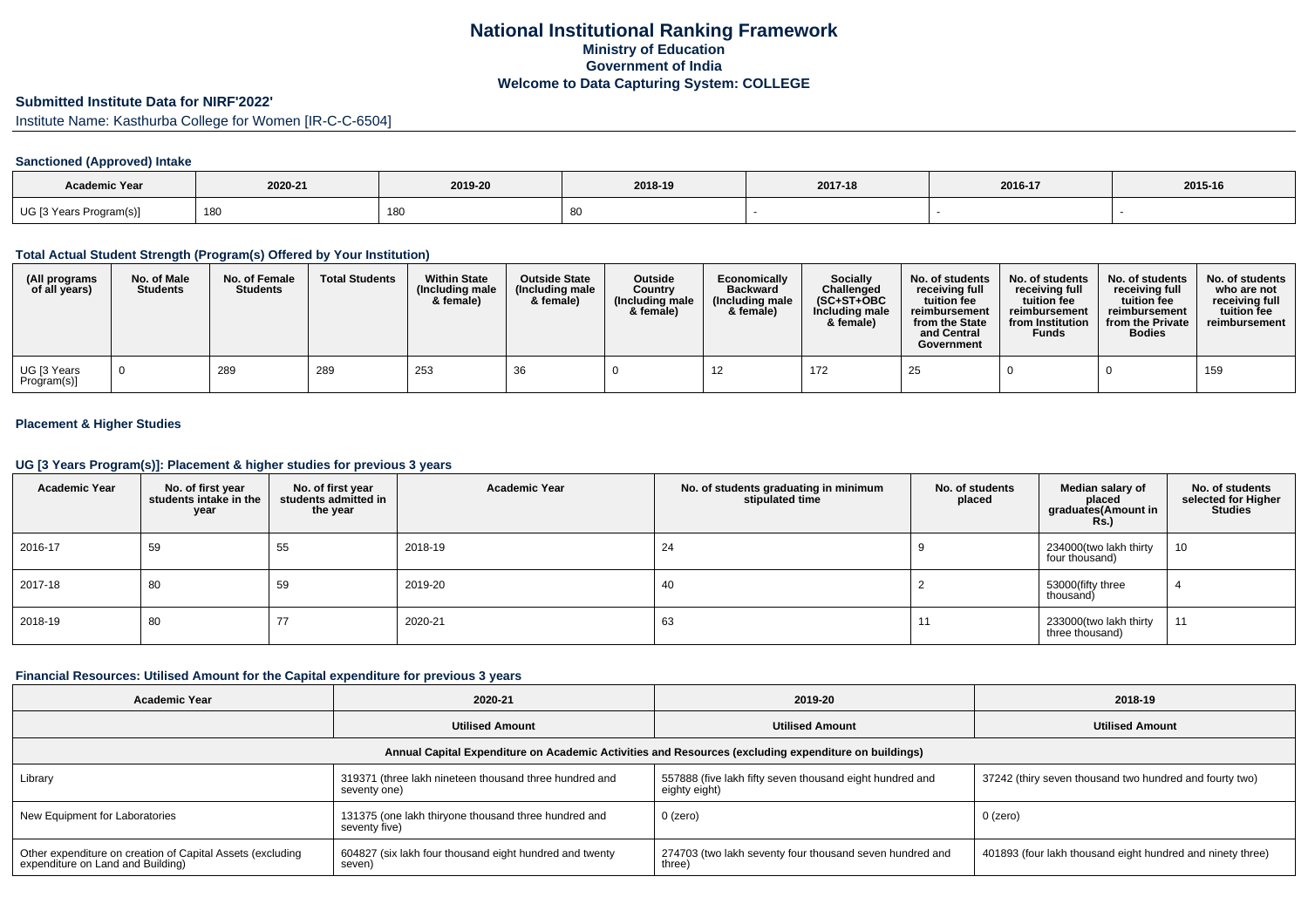### **Financial Resources: Utilised Amount for the Operational expenditure for previous 3 years**

| <b>Academic Year</b>                                                                                                                                                                          | 2020-21                                                                                    | 2019-20                                                                             | 2018-19                                                                           |  |  |  |  |  |  |
|-----------------------------------------------------------------------------------------------------------------------------------------------------------------------------------------------|--------------------------------------------------------------------------------------------|-------------------------------------------------------------------------------------|-----------------------------------------------------------------------------------|--|--|--|--|--|--|
|                                                                                                                                                                                               | <b>Utilised Amount</b>                                                                     | <b>Utilised Amount</b>                                                              | <b>Utilised Amount</b>                                                            |  |  |  |  |  |  |
| <b>Annual Operational Expenditure</b>                                                                                                                                                         |                                                                                            |                                                                                     |                                                                                   |  |  |  |  |  |  |
| Salaries (Teaching and Non Teaching staff)                                                                                                                                                    | 22891796 (two crore twenty eight lakh ninety one thousand<br>seven hundred and ninety six) | 22056892 (two crore twenty lakh fifty six thousand eight<br>hundred and ninety two) | 17720904 (one crore seventy seven lakhs twenty thousand<br>nine hundred and four) |  |  |  |  |  |  |
| Maintenance of Academic Infrastructure or consumables and<br>other running expenditures(excluding maintenance of hostels<br>and allied services,rent of the building, depreciation cost, etc) | 52446 (fifty two thousand four hundred and forty six)                                      | 107300 (one lakh sevent thousand three hundred)                                     | 455039 (four lakh fifty five thousand thiryt nine)                                |  |  |  |  |  |  |
| Seminars/Conferences/Workshops                                                                                                                                                                | 0 (zero)                                                                                   | $0$ (zero)                                                                          | 0 (zero)                                                                          |  |  |  |  |  |  |

## **PCS Facilities: Facilities of physically challenged students**

| 1. Do your institution buildings have Lifts/Ramps?                                                                                                         | Yes, more than 80% of the buildings |
|------------------------------------------------------------------------------------------------------------------------------------------------------------|-------------------------------------|
| 2. Do your institution have provision for walking aids, including wheelchairs and transportation from one building to another for<br>handicapped students? | No                                  |
| 3. Do your institution buildings have specially designed toilets for handicapped students?                                                                 | Yes, more than 80% of the buildings |

## **Faculty Details**

| Srno            | <b>Name</b>                       | Age | <b>Designation</b>                                  | Gender | Qualification | <b>Experience (In</b><br>Months) | <b>Currently working</b><br>with institution? | <b>Joining Date</b> | <b>Leaving Date</b>      | <b>Association type</b> |
|-----------------|-----------------------------------|-----|-----------------------------------------------------|--------|---------------|----------------------------------|-----------------------------------------------|---------------------|--------------------------|-------------------------|
| $\overline{1}$  | Dr Cheryl Ann<br>Gerardine Shivan | 52  | Dean / Principal /<br>Director / Vice<br>Chancellor | Female | Ph.D          | 357                              | Yes                                           | 29-02-2016          | $\overline{\phantom{a}}$ | Regular                 |
| $\overline{2}$  | Dr S Sridhar                      | 40  | <b>Assistant Professor</b>                          | Male   | Ph.D          | 144                              | Yes                                           | 12-06-2009          | $\sim$                   | Regular                 |
| 3               | Dr T Amudhan                      | 42  | <b>Assistant Professor</b>                          | Male   | Ph.D          | 169                              | Yes                                           | 12-06-2009          | $\sim$                   | Regular                 |
| $\overline{4}$  | Dr D Ramkumar                     | 39  | <b>Assistant Professor</b>                          | Male   | Ph.D          | 172                              | Yes                                           | 06-02-2009          | $\overline{\phantom{a}}$ | Regular                 |
| $5\overline{5}$ | Mrs Mary Judy F                   | 46  | <b>Assistant Professor</b>                          | Female | M. Phil       | 157                              | Yes                                           | 15-06-2009          | $\sim$                   | Regular                 |
| 6               | Dr J Chalapathi Rao               | 49  | <b>Assistant Professor</b>                          | Male   | Ph.D          | 173                              | Yes                                           | 13-02-2009          | $\overline{\phantom{a}}$ | Regular                 |
| $\overline{7}$  | Dr P Vijayarangam                 | 49  | <b>Assistant Professor</b>                          | Male   | Ph.D          | 173                              | Yes                                           | 05-02-2009          | $\overline{\phantom{a}}$ | Regular                 |
| 8               | Mr P Sadish                       | 48  | <b>Assistant Professor</b>                          | Male   | M. Phil       | 173                              | Yes                                           | 05-02-2009          | $\overline{\phantom{a}}$ | Regular                 |
| 9               | Dr P Charles<br>Christopher Raj   | 49  | <b>Assistant Professor</b>                          | Male   | Ph.D          | 169                              | Yes                                           | 11-06-2009          | $\overline{\phantom{a}}$ | Regular                 |
| 10              | Dr C P Anoop                      | 40  | <b>Assistant Professor</b>                          | Male   | M. Phil       | 169                              | Yes                                           | 15-06-2009          | $\overline{\phantom{a}}$ | Regular                 |
| 11              | Mr M Saji                         | 44  | <b>Assistant Professor</b>                          | Male   | <b>MSW</b>    | 169                              | Yes                                           | 13-02-2009          | $\sim$                   | Regular                 |
| 12              | Dr K T Anju                       | 39  | <b>Assistant Professor</b>                          | Female | M. Phil       | 173                              | Yes                                           | 19-02-2009          | $\sim$                   | Regular                 |
| 13              | Dr K Bhuvaneswari                 | 45  | <b>Assistant Professor</b>                          | Female | Ph.D          | 168                              | Yes                                           | 20-07-2009          | $\sim$                   | Regular                 |
| 14              | Dr A Ananda<br>Ramesh             | 45  | Other                                               | Male   | Ph.D          | 173                              | Yes                                           | 21-06-2007          | $\sim$                   | Regular                 |
| 15              | Dr D Suresh                       | 34  | <b>Assistant Professor</b>                          | Male   | Ph.D          | 36                               | Yes                                           | 13-01-2021          | $\overline{\phantom{a}}$ | Adhoc / Contractual     |